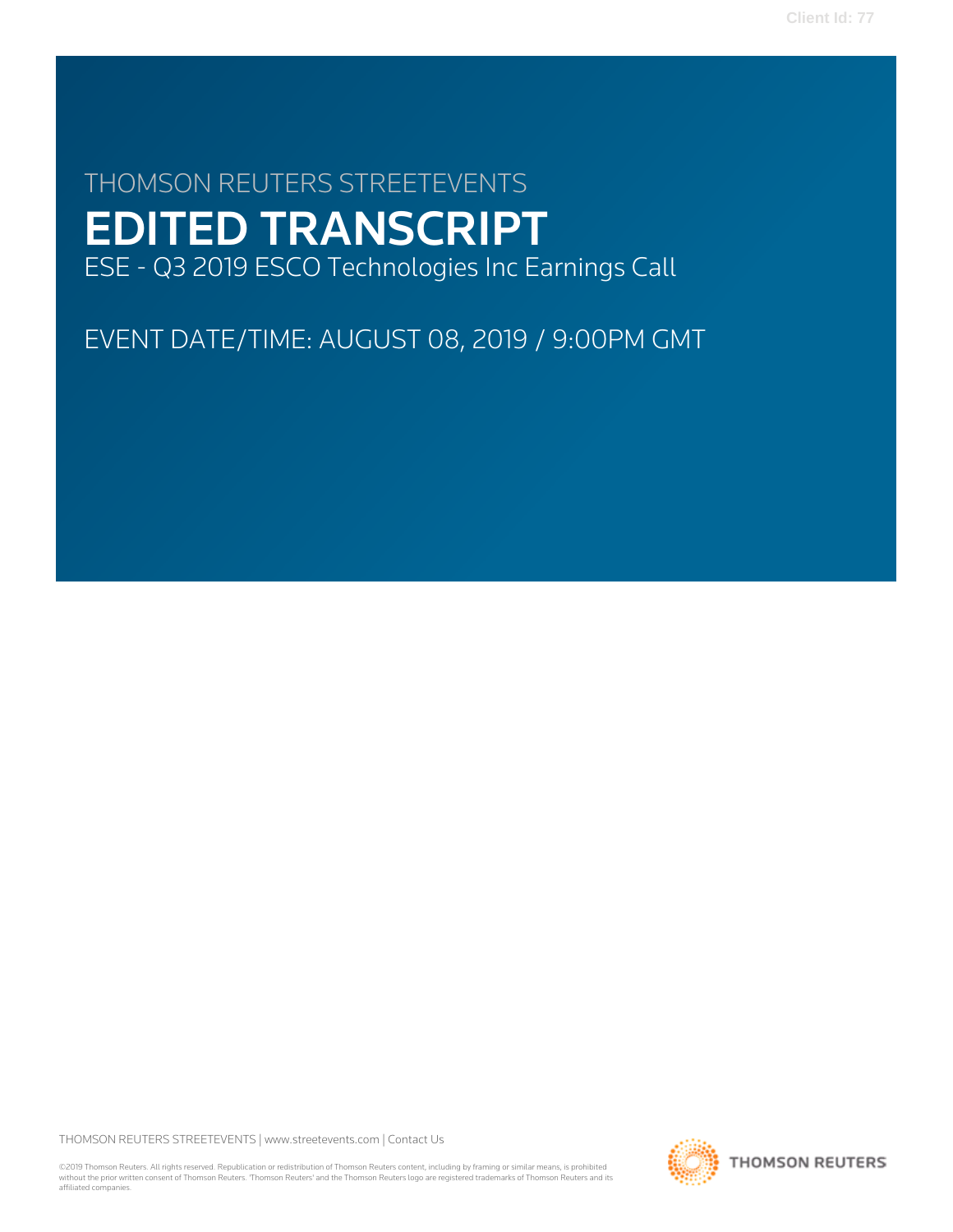### **CORPORATE PARTICIPANTS**

**[Gary E. Muenster](#page-2-0)** ESCO Technologies Inc. - Executive VP, CFO & Director **[Kate Lowrey](#page-1-0)** ESCO Technologies Inc. - Director of IR **[Victor L. Richey](#page-1-1)** ESCO Technologies Inc. - Chairman, President & CEO

### **CONFERENCE CALL PARTICIPANTS**

**[Jonathan E. Tanwanteng](#page-3-0)** CJS Securities, Inc. - MD **[Robert McCarthy](#page-5-0)** Stephens - Analyst

### **PRESENTATION**

### **Operator**

Good day, and welcome to the ESCO Technologies Q3 2019 Earnings Conference Call. Today's call is being recorded.

<span id="page-1-0"></span>With us today are Vic Richey, Chairman and CEO; Gary Muenster, Vice President and CFO. And now to present the forward-looking statement, I would like to turn the call over to Kate Lowrey, Director of Investor Relations. Please go ahead.

### **Kate Lowrey** - ESCO Technologies Inc. - Director of IR

Thank you. Statements made during this call regarding the amounts and timing of 2019 and beyond, EPS, adjusted EPS, EBITDA, adjusted EBITDA, cash flow, debt, growth, profitability, sales, costs, competitiveness, efficiency, productivity, tax rates, success in completing additional acquisitions and other statements, which are not strictly historical, are forward-looking statements within the meaning of the Safe Harbor provisions of the Federal Securities Laws. These statements are based on current expectations and assumptions, and actual results may differ materially from those projected in the forward-looking statements due to risks and uncertainties that exist in the company's operations and business environment, including, but not limited to, the risk factors referenced in the company's press release issued today, which will be included as an exhibit to the company's Form 8-K to be filed.

<span id="page-1-1"></span>We undertake no duty to update or revise any forward-looking statements whether as a result of new information, future events or otherwise. In addition, during this call, the company may discuss some non-GAAP financial measures in describing the company's operating results. A reconciliation of these measures to their most comparable GAAP measures can be found in the press release issued today and found on the company's website at www.escotechnologies.com under the link Investor Relations. Now I'll turn the call over to Vic.

### **Victor L. Richey** - ESCO Technologies Inc. - Chairman, President & CEO

Thanks, Kate, and good afternoon. As noted in the release, and as Gary will describe in more detail, we wrapped up a strong third quarter by delivering solid top line growth, coupled with over 9% growth in our adjusted EBITDA and 11% growth in our adjusted EPS, exceeding our previous expectations. Additionally, I'm pleased with both our year-to-date entered orders and how the year-to-date order growth was spread nicely across all of our operating segments, which reflects an increase in our June 30 backlog of \$50 million and 13% from the start of the year. Given the strength of our year-to-date operating performance, I'm comfortable that we can deliver our commitments for the balance of the year.

I'll now turn it over to Gary for few detailed financial comments.

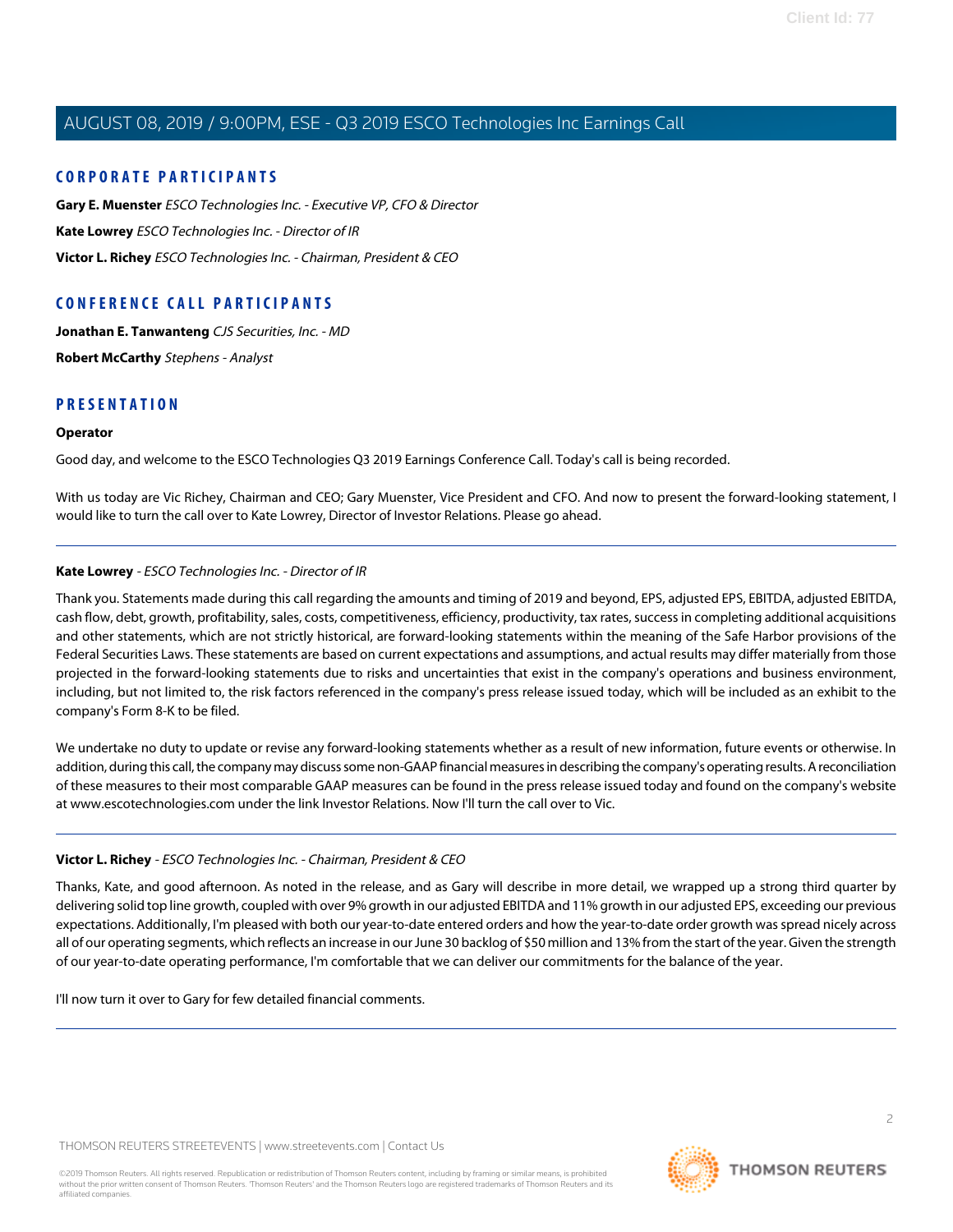### <span id="page-2-0"></span>**Gary E. Muenster** - ESCO Technologies Inc. - Executive VP, CFO & Director

Thanks, Vic. I'll begin by highlighting that in Q3, just as in the past 5 or 6 quarters, our adjusted EBITDA and adjusted EPS exceeded our expectations and beat the consensus estimates by a fair amount and they also reflected meaningful growth over the comparable quarters of the previous year. This success was accomplished through a combination of meaningful sales growth, a favorable sales mix, rigorous cost management, coupled with solid execution across the company and topped off with solid tax planning strategies. It's very comforting to be at this far ahead of plan at this point in the year as it takes some pressure off of our historically high fourth quarter loading. Given that we are well ahead of plan at June 30 and the fact that we are on target with our full year guidance, this means that our Q4 outlook appears much more balanced compared to prior year, where we set several performance records as we delivered 30% of our yearly sales and 44% of our yearly adjusted EPS in Q4 of 2018. We do not carry that level of extraordinary Q4 weighting this year, which should provide confidence in our ability to deliver this more balanced quarterly profile and to end the year with solid growth on all financial metrics in fiscal '19 when compared to '18. Additionally, I think the strength of our results continues to demonstrate the earnings power that we can generate at higher sales volumes and continues to support our multi-segment, multi-industry strategy.

Now I'll touch on a few financial highlights from Q3 and year-to-date. Since the results of both years presented were impacted by several unique non-operating items that we called out in previous releases, I will focus my remarks on the adjusted numbers as these are more relevant measures of our operating performance when compared to expectations and the prior year. Using these adjusted numbers is also consistent with our previous financial statement presentations and related commentary.

We reported Q3 adjusted EPS of \$0.81 a share, which is above the top of our guidance range of \$0.75 to \$0.80 a share, is well above the consensus estimate of \$0.77 a share and is \$0.08 or 11% above Q3 '18's adjusted EPS of \$0.73 a share. Our Q3 adjusted EBITDA increased 9% to \$38 million and our year-to-date adjusted EBITDA increased 15% to \$100 million. Comparing our year-to-date performance versus '18, we increased sales by 7% lead by Filtration being up 17%. We increased our consolidated gross margin by over a full point. We lowered our SG&A as a percent of sales despite ongoing cost inflation. We lowered our interest costs. We lowered our adjusted income tax rate, all of which contributed to our 32% increase in year-over-year adjusted EPS through June 30.

Repeating my comments from the last call, the percentage increases, we reported in EBITDA and EPS are well above the 7% increase we had in sales, which, again, clearly demonstrates the earnings power we can deliver with solid sales growth. Since the earnings release lays out the key points and highlights of our results, I'll dispense with repeating them here so we can get to the Q&A. So with 7 weeks remaining in the year, I'm confident with our full-year outlook and I believe the risks are well understood. Given the recent acquisition of Globe, we excluded their results from our year's guidance to maintain comparability. And given all the onetime purchase accounting items, which will be recorded in Q4, which we will call out and exclude in our November release, we determined that this was a better course of action. But with that said, Globe is performing to plan. So in closing, coupled with our credit capacity and available liquidity, we are well positioned to effectively execute our M&A strategy and support future growth, both organically and through acquisitions, all while remaining focused on ROIC and increasing shareholder value. And with that, I'll turn it over to Vic.

### **Victor L. Richey** - ESCO Technologies Inc. - Chairman, President & CEO

As Gary mentioned, we had a good solid quarter across the company and we're projecting strong finish for the year. Our special projects are on track and on budget as European consolidation of the packaging business is essentially complete and will provide cost savings and productivity enhancements in 2020. We're on schedule at Doble to move into the new facility in the first quarter. Again, this relocation of all our Boston-area employees into one location will enhance collaboration and productivity. Also within USG, we had our first significant order for NRG's bat deterrent product this quarter. And given the strong support from our stakeholders and the positive results, we see this is a growing opportunity for the company. As we previously discussed, we closed the Globe acquisition earlier this quarter and I'm really excited by the addition of Globe to our business. The fit with us is obvious, highly engineered, differentiated products serving niche markets with a high degree of predictable revenue for years to come. Having spent time with the management team and seeing employees in action, I'm confident they will quickly become an integral part of ESCO. We did have an opportunity to meet with their major customers, as well as the end user of their products. And from these meetings, I can say that everyone appears very comfortable and supportive of the change in ownership to a larger company.

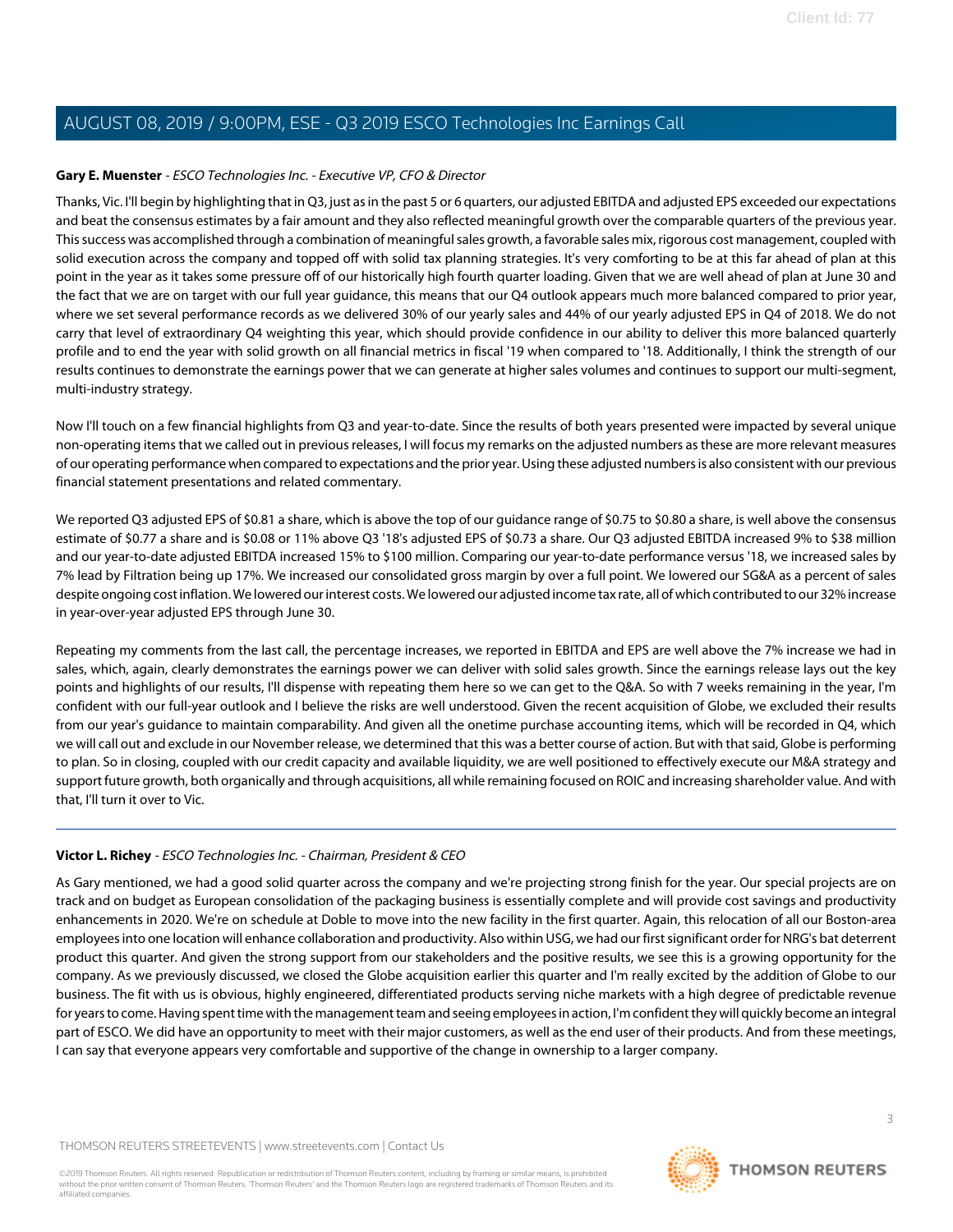Lastly, the integration is well underway and going smoothly. We continue to look for additional acquisitions to support our organic growth and we think we need to execute in both of these areas to support our longer-term growth initiatives.

In closing, we're focused on successfully executing on the fourth quarter and we're planning for successful 2020. I'll now be glad to take any questions.

### **QUESTIONS AND ANSWERS**

#### **Operator**

<span id="page-3-0"></span>(Operator Instructions) And our first question comes from Jon Tanwanteng with CJS Securities.

#### **Jonathan E. Tanwanteng** - CJS Securities, Inc. - MD

Can I ask were there any push outs in the test segment this quarter? That was a little bit lower year-over-year. Did you see any lumpiness there and kind of what are we expecting there in Q4?

### **Victor L. Richey** - ESCO Technologies Inc. - Chairman, President & CEO

Yes. The issue is, we did have a little push out there and it is primarily related to some of the site preparation in China. So we were able to cover a lot of that with the domestic business, we're performing very well. We don't think there's any issue here other than just site preparation and I did ask the question, I was down there a couple weeks with Gary -- a couple of weeks ago with Gary. We thought that was something other than just normal delays and all the sites are actually Chinese companies trying to get approval for moving into their sites and really it's just kind of a slowdown in the overall approval cycle there. So we don't think it's going to be an issue, but that's what you saw in the third quarter. But we're really happy with their margins they were able to pick their margins up on even with those lower sales.

### **Jonathan E. Tanwanteng** - CJS Securities, Inc. - MD

Got it. And Gary, can you quantify how much was the pushed out both from either in earnings or a revenue perspective?

### **Gary E. Muenster** - ESCO Technologies Inc. - Executive VP, CFO & Director

I'd say it was about \$3 million to \$4 million. So we came up short about \$2.5 million and we had baked in a little bit of a hedge, so I'd say \$3 million is a good estimate on the sales side. And with that, the incremental margins are about 15% or 16%. So I'd call it in, in round terms \$400,000 to \$500,000 of EBIT move to Q4. And again, with the planning meetings we just had down there we're comfortable with the way the year looks. So it's going to be a strong fourth quarter, but as you recall from last year, we did have a pretty exceptional fourth quarter last year, so it's not something we're stretching for.

#### **Jonathan E. Tanwanteng** - CJS Securities, Inc. - MD

Okay. Fair enough. It's good to hear the news about the new products getting traction in NRG. What is the, I guess the opportunities for that and compared to kind of the delta that you've seen when you purchase a company. Does it make up for a lot of what you've seen in terms of the slowdown? Or is there a lot more room to go to make up?

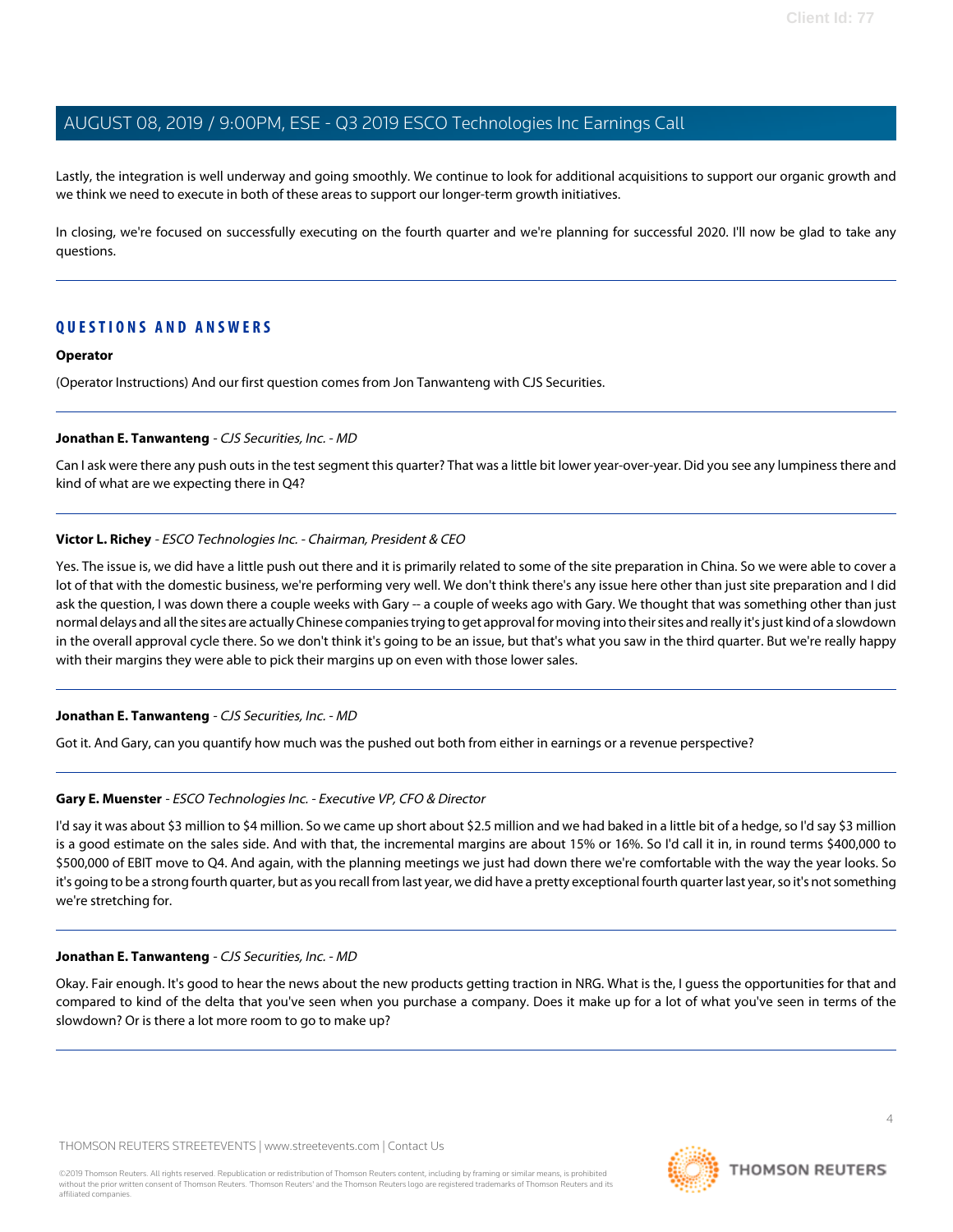### **Victor L. Richey** - ESCO Technologies Inc. - Chairman, President & CEO

Yes. It's really hard to quantify just now. We did just introduce the product. It's not going to be on the same level as some of the other products, but we think it's going to really eat into some of the issues that we've had there. And so it really just depends on how quickly they pick up the product. We think the sales in that product will probably be a little more -- they will be more significant next year than they were this year.

### **Jonathan E. Tanwanteng** - CJS Securities, Inc. - MD

Okay. Got it. And then what were -- if you could provide them growth trailing EBITDA margins and then what was this growth rate and seasonality look like? And how does that synergize with your existing sub businesses?

### **Gary E. Muenster** - ESCO Technologies Inc. - Executive VP, CFO & Director

I'd say, the -- we're not going to have a whole lot of seasonality there, because, again, when you're in the submarine construction business, these are long-term contracts and we're fortunate to have a level of percentage of completion of milestone buildings relative to that. So it's not -- we're not doing delivering \$5 million onetime and then you sit on your hands for a quarter or 2. So I'd say the seasonality is not going to be there, but what you're going to see is a growth profile as this -- these new contracts kick-in at full run rate. So the sequential growth next year of Q1 to Q2 to Q3 to Q4 will be higher in the back end from growth, not from seasonality. And then the margins that we said in the press release a month ago, and we issued that is on an EBITDA basis. It's roughly consistent with the Filtration segment in total. So their EBIT is in the high teens and their EBITDA is kind of in that 20%, 21% range. So it will not be an outlier relative to the group as a whole.

### **Victor L. Richey** - ESCO Technologies Inc. - Chairman, President & CEO

I'm sorry, I didn't realize. I didn't understand the question personally, but I realized you were talking about Globe. There's no seasonality, I mean, that factory is jam packed and they've got long-term contract there. So we think once it's up at a level that is it can run at, it will run at that level for the foreseeable future.

### **Jonathan E. Tanwanteng** - CJS Securities, Inc. - MD

Okay. Got it. So no exceptional synergies to contemplate when it comes to what you're doing is that going to in Westland?

### **Victor L. Richey** - ESCO Technologies Inc. - Chairman, President & CEO

So we're still working through that. I'd say -- and they have already met. We had the Globe guys out at Westland recently and we're still trying to figure that out. I think the biggest opportunity we have -- they're in 2 different coasts, so it's not like we can consolidate facilities or anything like that. The only other thing it does do is give us capacity as some of the follow-on contracts, some of the retrofits for some subs become available. It gives us the capacity to make a really strong case we're the right company to do that as well as the new ships that are being built. Additionally, I think having more expertise there. I think there are opportunities out there that we will chase that maybe we wouldn't have been able to historically. Also, now, we're becoming a more major supplier to the submarine market. And as you know, there's a big ramp anticipated in that market and so we think that being 1 or 2 of the suppliers that take account on, it would give us opportunities to participate in the ramp up as well. We will certainly take advantage of the fact that we've got 3 companies now when we have customer visits it gives us an opportunity to talk about VACCO. It gives us an opportunity to talk about the other 2 companies as well. So I think we'll have some opportunity to leverage that as well as leverage in the knowledge of all 3 of those businesses.

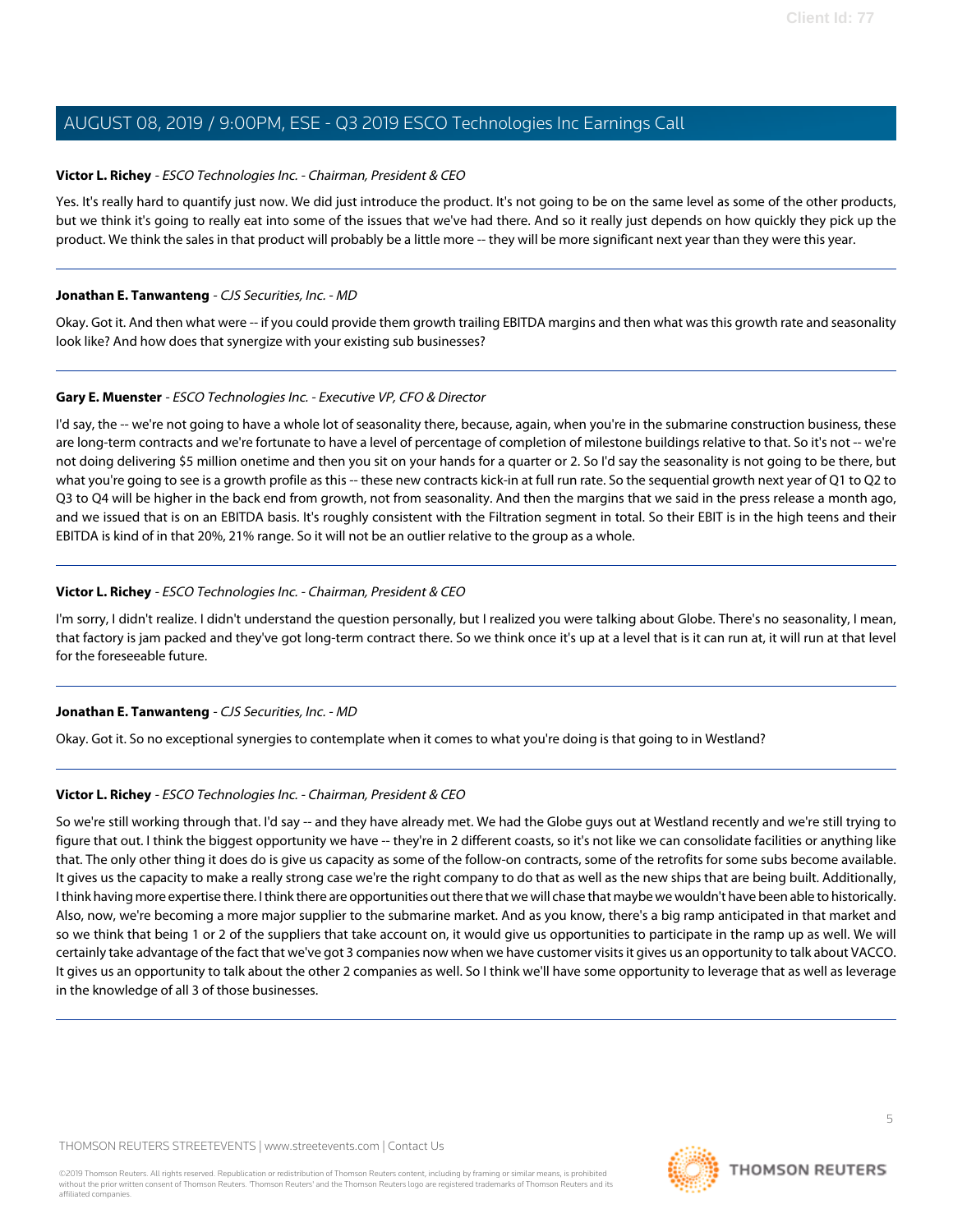### **Jonathan E. Tanwanteng** - CJS Securities, Inc. - MD

Okay, great. And then you guys are usually very active in the M&A arena, obviously, that this was a recent closing, is there anything else in the pipe that we should be looking forward to? And how -- what are the opportunities look like out there?

### **Victor L. Richey** - ESCO Technologies Inc. - Chairman, President & CEO

We continue to be very active. We're out visiting potential companies, going through the process. And it's as active now as it has been for a while I said. I think, I said the same thing last quarter. It does feel like there are good opportunities out there, and we're being as aggressive as -- and it's appropriate in pursuing those.

### **Operator**

<span id="page-5-0"></span>(Operator Instructions) Our next question comes from Robert McCarthy with Stephens.

### **Robert McCarthy** - Stephens - Analyst

Well, congratulations on a solid quarter. I guess, in terms of looking through the various segments, could you talk about kind of your order trends as you're exiting the quarter. And did you see anything, obviously, you have a fairly long cycle (inaudible) your businesses. But did you see anything in the industrial side or more customer facing where you saw any incremental weakness or cyclicality? And comment on order trends as an exit rate coming out of the quarter?

### **Gary E. Muenster** - ESCO Technologies Inc. - Executive VP, CFO & Director

Yes. I think -- let me point out one thing, Rob, and I think everybody is aware of this, as the revenue ramps up in the back half of the year, even though we're not as steep as we were last year for Q4, the order dollars are continuing to remain very robust and on track. So we're really not seeing any softness there. The book-to-bill is less than 1 in Q3, but that's really a function of the sales strength as you're burning off some of that backlog. And as we go into Q4, we see very solid dollar growth in the orders, but we see solid sales growth. So we anticipate another book-to-bill less than 1 in Q4, but incrementally dollars would be stronger. So where the real strength is coming from those is as this navy business continues to let the new contracts whether it's for wrapping up Lot 4 on the Virginia Class or the incremental pieces that are coming in Lot 5. The submarine business is really strong for us from an order perspective. The aerospace business remains very robust. It really doesn't have cyclicality, just kind of incrementally moves forward. So we're really happy with what we're seeing in the Filtration side. On the packaging side, obviously, it's seasonality in Q4. It's always their strongest, so you'll see a continued trend there. So we're not going to see any softness in the next 7 weeks or the fourth quarter in total. The test business continues to surprise us with greater than -- a book-to-bill greater than 1, even though their sales are going up. We're really pleased with and I'll let Vic go into the different market dynamics of 5G and stuff like that for some qualitative color around that. And then the utility business. Excluding the softness that we see in the renewable space, it's holding its own in the renewable side in the Doble business or what I call the normal electricity market continues to be really strong, led by a lot of compliance things, whether it's cybersecurity or just kind of meeting and greeting some of these protection suite things that we see every day. So that's kind of the number story and I'd let Vic add some color to the specific markets there.

### **Victor L. Richey** - ESCO Technologies Inc. - Chairman, President & CEO

Yes, the fact, we're up \$50 million in backlog since the start of the year is pretty positive. Pretty positive, and as Gary said, I think the key is, we're where we thought we want to be. And so there hasn't been any areas really of softness. I mean, I think there's always project to the project there, but then we get some that, maybe we hadn't expected. So I think from an order perspective, we've not seen anything that really concerned us.

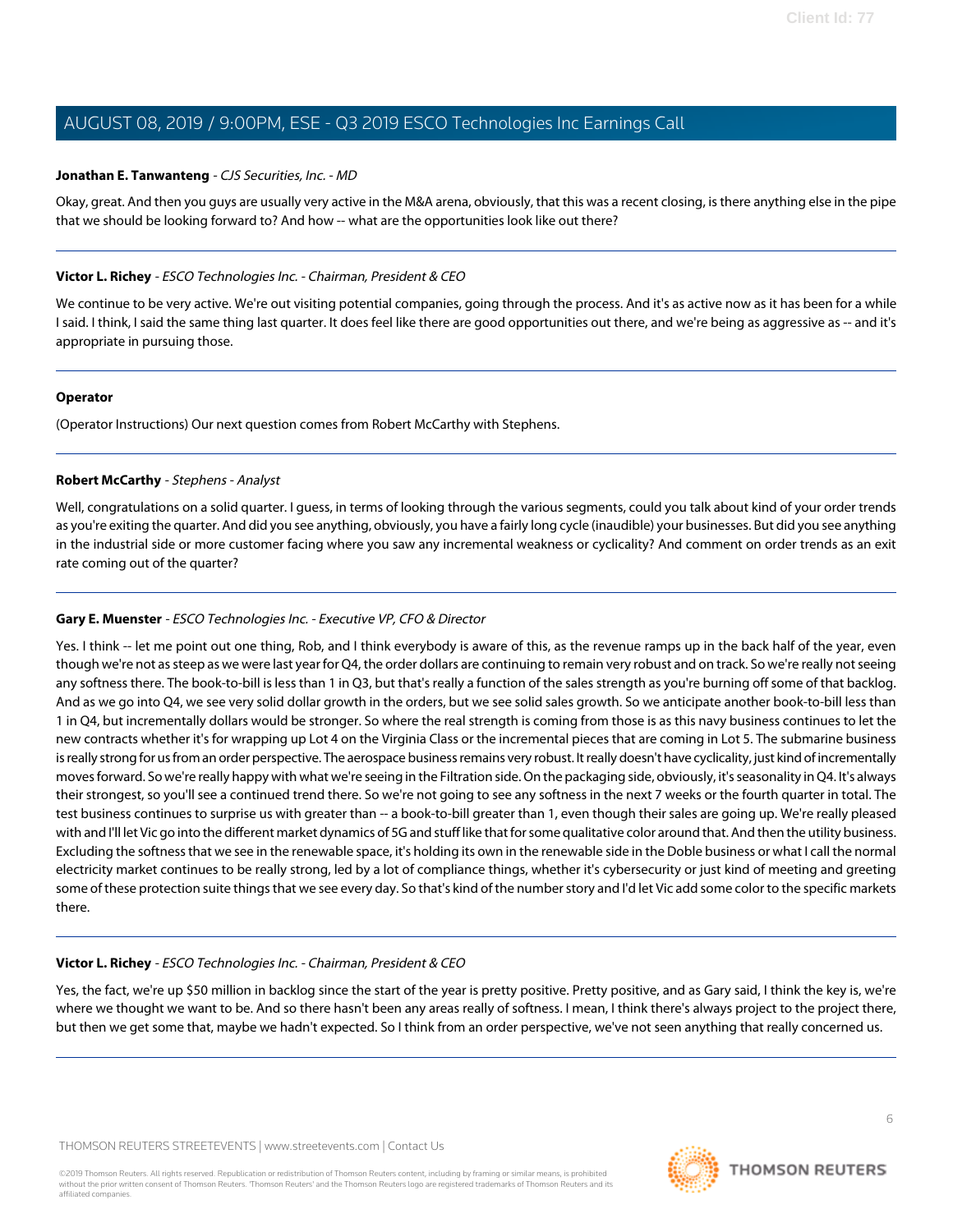### **Robert McCarthy** - Stephens - Analyst

Yes. In terms of USG, I mean, could you just comment around some of the differences there? I mean, obviously, it looks like Doble had a very good quarter and you have heard from some other, not comps, but peers, I suppose, better strength at the T&D side in terms of base spending, and obviously, awareness has only increased with the focus on the Smart Grid technology as a whole, but also the awareness around the recent blackouts. So -- and then could you just comment on what's really driving the weakness on the NRG side? And when you expect that's kind of bottom out?

### **Victor L. Richey** - ESCO Technologies Inc. - Chairman, President & CEO

Sure. So I think Doble will continue to perform well. There's always a lot of interest in a key supplier at all of these utilities and so when there is an issue like at ConEd, who is a big customer of ours and they do look to us for help then to understand what happened, what they can do to change that. The NRG side really is a couple of things. As we've mentioned before, tax reform had an impact on them because the grandfather -- the tax credit is coming to an end. The grandfather projects are already up and running, and so really, a lot of the big developers have focused more on completing projects that they already had started. And so they aren't working as many of the new projects as they were historically. I think once we get through this, some of this spills out that will pick back up. The other thing that impact us -- impacted us a bit, it was China. China has softened up. It is a combination of -- they're not building quite as many as they were before because they -- a lot of the systems they have aren't even connected to the grid yet. So they are -- they're slowed down a little bit and honestly, they're trying to knock off some of our products and so we've been fighting though that a little bit. Exactly when it's going to turnaround, we're not positive. It's one of those things where we're close to the customers, but it's hard to tell when you're actually going to pick back up, I'll be up there in a couple of weeks and spend some time with those guys and I hope to get a little better perspective not that I'm not talking to them, but it's always better face-to-face, but this is not a long-term issue I don't believe, the renewable space is going to be solid and it's the future, people are going to continue to invest here. And so we're just hit a little bit of soft spot here, and fortunately some of the other business have been stronger to be able to cover for that.

### **Robert McCarthy** - Stephens - Analyst

Yes. In terms of your appetite for M&A, it seems like clearly on the filtration side particularly, defense or navy as the case may be where you have real strength. And the USG would presumably be more on the Doble side of the house than anything else. Could you comment on just the size of properties you're seeing and kind of the valuations you're seeing and whether you think this is still something you can kind of continue to transact here and is there an opportunity wherever we are in the cycle to perhaps even do something a little larger in one of those key verticals?

### **Victor L. Richey** - ESCO Technologies Inc. - Chairman, President & CEO

I'd say the valuations are all over the board and it really depends on whether we go to an auction or not. I mean, there was transaction recently in the aerospace side, which was just a ridiculously, in my opinion, obviously, somebody paid it, but a multiple of that -- it was well above where we would participate. On the other hand, if we're able to get in there before, while we have a seller that is really interested in being partner strategic, we have been able to get those in much more reasonable multiples. So it's -- overall, I would say that the market still is a little frothy, but it sort of takes a little more work to go find the properties you get for a reasonable value, but I think we've demonstrated the ability to be able to do that. On the utility side, we've had a lot of success in buying the smaller businesses, dropped them in to Doble's distribution networks and really enhancing the growth of the business as well as the profitability. Sure, I would love to buy a little bit bigger, but we're not going to go do something stupid, but any smaller deals are complicated as larger ones are, and so the businesses that our \$50 million to \$100 million in sales will be very attractive to us at a reasonable multiple.

### **Robert McCarthy** - Stephens - Analyst

Could you expand upon that, I might have missed that. Did -- have you shared with The Street the expected accretion from the most recent naval acquisition going forward over the next 12 months once we get kind of through inventory step up and some other issues? And then what is the state of your balance sheet in terms of -- what is your out of bound of comfort for doing a deal in terms of size?

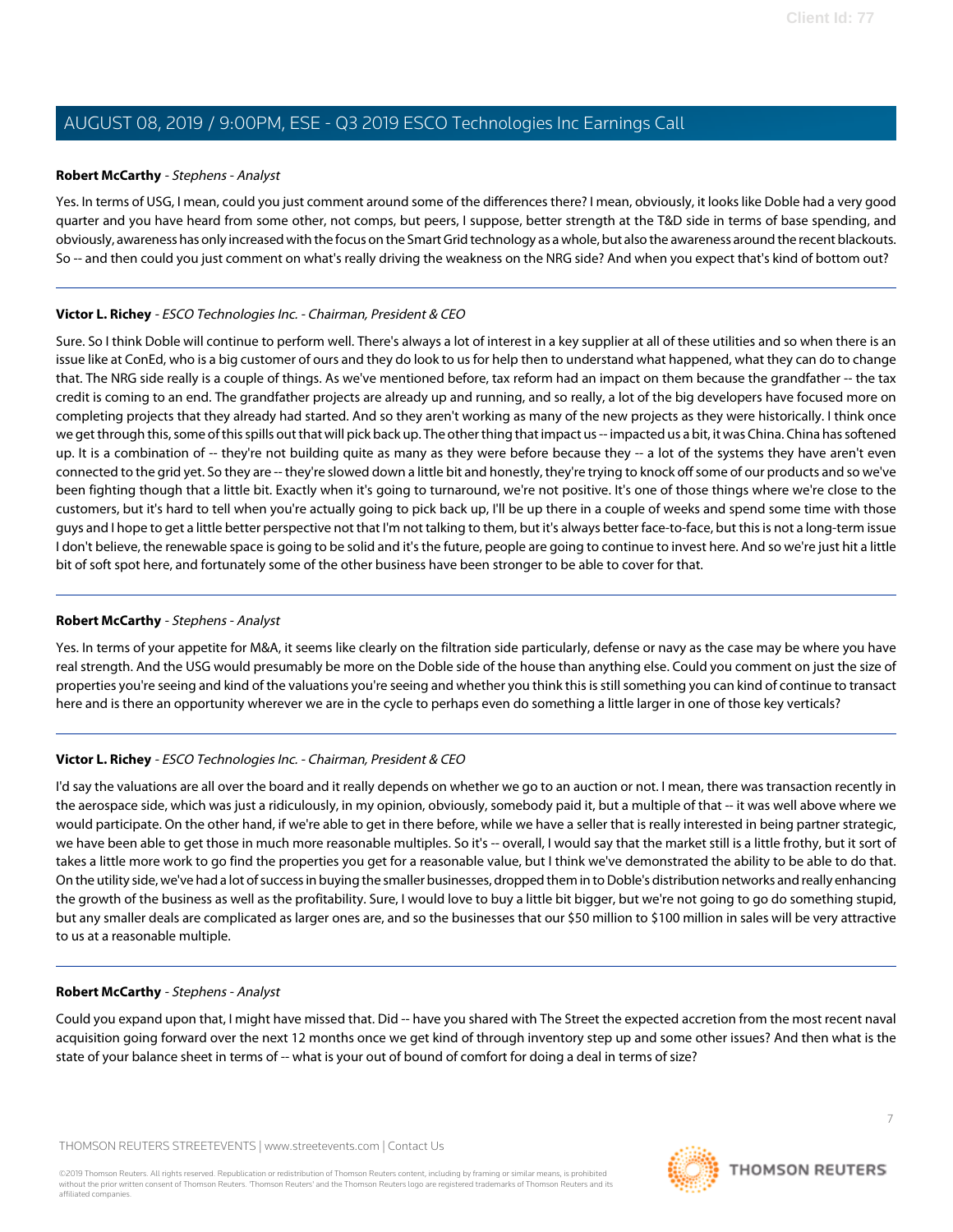### **Gary E. Muenster** - ESCO Technologies Inc. - Executive VP, CFO & Director

Yes. I'll take part of that and then I'll let Vic address the strategic part of the comfort with the balance sheet. So I'll give you the numbers on that Rob. So when we put the release out in early July and we calibrated the revenue and it stands today at about \$37 million in the just used 20% because I can do that even in my head with my calculator of EBITDA. So you're kind of getting yourself into that \$8 million or \$9 million, kind of, range there. So obviously, you have taxes against that. And you have some interest. So the accretion is going to be -- it's positive. It's not a rounding error. It's not \$0.50, obviously, but it's very attractive and then it grows from that because the contracts that we have in place in the submarine volumes that are increasing in the content that Globe has and expects to have in the future. It will have a meaningful growth prospects. So it's not -- we're not going to have to explain in a year from now what we paid for and so that's really good. So hopefully that leads you back into an EPS accretion number on that side. And then on the other side when we look at what the balance sheet looks like, we levered at the state that we just issued in it. It's about 1.5 and to pro forma, with what we paid for Globe, had we purchased Globe before the quarter end, it would have been right at 2.0. So that's not really stretching us on a leverage ratio perspective. And then as you know, in the fourth quarter, that's always our strongest cash generation. So if we didn't buy anything in the next 7 weeks, we should wrap the year up somewhere in the neighborhood of about 1.5 -- I'm sorry, 1.85 of a leverage ratio, which in dollars against our credit facility gives us a tremendous amount of dry powder. So that's the math and I'll turn it over to Vic for what the comfort zone is on spending in leverage ratios.

### **Victor L. Richey** - ESCO Technologies Inc. - Chairman, President & CEO

Yes. What we've consistently said -- both Gary and I said, probably the outer limit for us is like 3.5x, certainly you go above that and if it was something where we really needed to have it, I should say needed to have -- really wanted to have it and there was a clear path to quickly delever from that then, obviously, we'd be -- we'd have to look at stretching a bit. But as far as the size, it really would -- is very property dependent. And if something comes up, it's a little larger than that then we'd had to look at alternatives, but we wouldn't want to pass on something if it was an absolute perfect fit. Unfortunately, we've not ran into that problem yet, but I think we are in a position where if something like that presents itself, we can react.

### **Robert McCarthy** - Stephens - Analyst

Yes. And then the final question for me is just on the cash generation. Obviously, definitely an area where you would like to improve more. Obviously, fourth quarter a better harvesting period for you for cash generation as a whole. Where -- what you -- how would grade your performance in this quarter and what are you looking for to kind of improve the underlying free cash flow as they give conversion as we kind of look into the out years?

### **Gary E. Muenster** - ESCO Technologies Inc. - Executive VP, CFO & Director

Yes. I'd say on the grading as the finance guy. I put it as a C or a C- because we came up a little short in a couple of places. We understand where it's at, but no it's not certainly something we're beating the drum on. But it's really isolated to a couple of things. Relative to these navy programs, we hit milestones that recognize the revenue. The sequence or the cadence of when you get paid for that is normally, generally pretty quick, but in some cases, it goes up 45 to 60 days. So if you look it back on Westland as a particular center point of that softness, it's really a timing issue relative to when the government comes out and improves the product and does all the milestone approval and all that. So I put that as a C because of timing. And so carrying that into what the fourth quarter expectations are, we're looking at about 100% improvement in Q4 because those things that we talked about that didn't come in June, have come in, in July. So we're off to a roaring start in Q4. So the outlook for Q4 is cash generation. That's what I'd like to year to look like, if I took that quarter and annualized it. So we have a couple of things in place like when you and I've talked before Rob, we're not happy with the way it is. We want to get our cash conversion from a relationship of net earnings to cash somewhere in the upper 80s to low 90s and I think we're in the mid-70s to upper 70s. So we have a lot of low-hanging fruit there. And so we have some internal resources being devoted to that. So I'd say a C for the quarter. I'd put us at a B- year-to-date. And I think when we finish the year with the strength of Q4, it will be a really solid B to B+ with room for improvement.